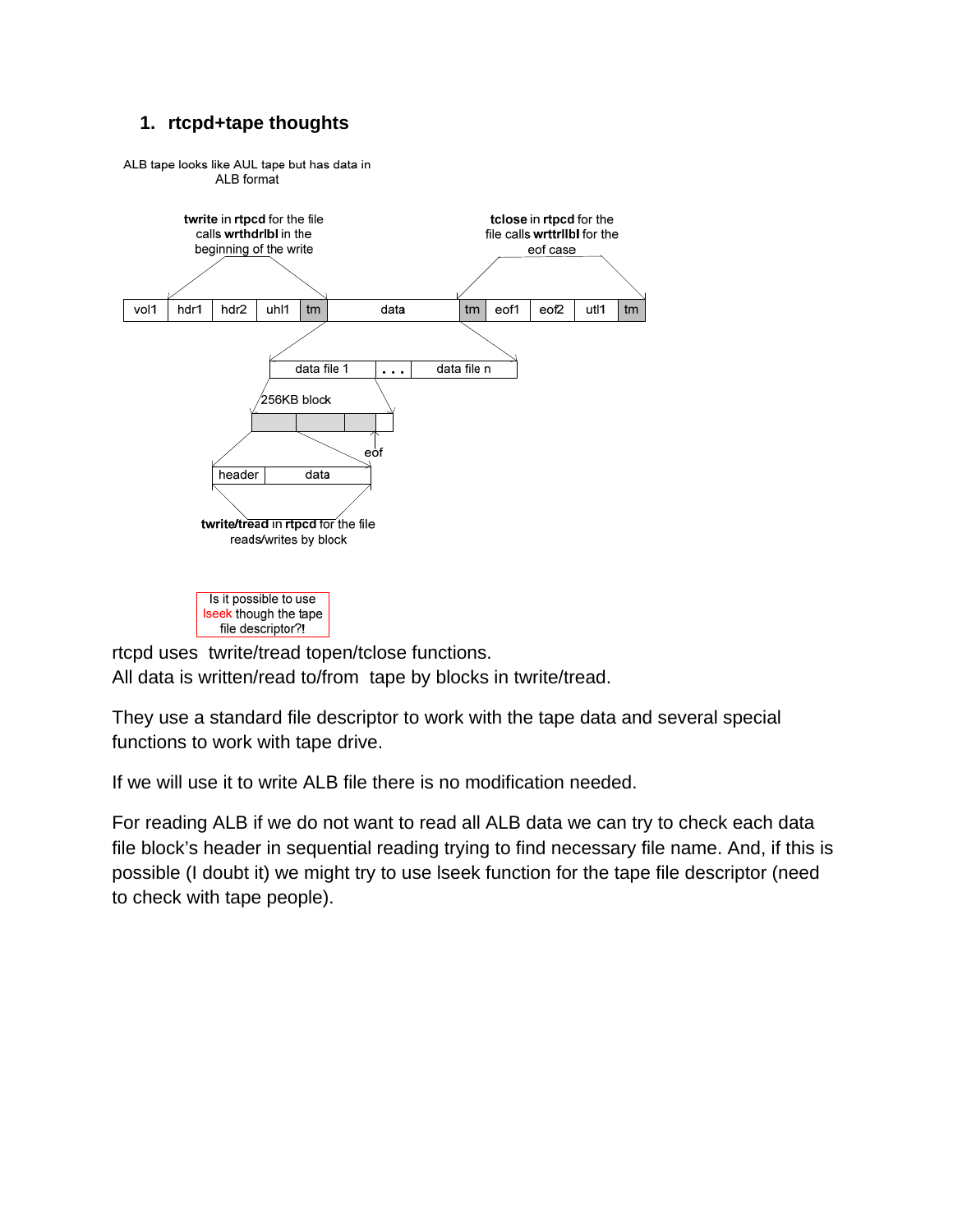# **2. ALB CASTOR work around**



I have greped the sources (see below) there are several parts where we will need to add ALB format support. But it is depends of how we will implement it to tape. Maybe it will be better to fully split AUL- ALB tape formats and make ALB tapes only. But it is possible to use mixed AUL+ALB tapes too.

If we will create only ALB tapes (which will looks like AUL) then we will need to add small changes everywhere: VMGR+tapegatway+rtcpd+tpdaemon+nsdaemon  $\odot$ 

# **3. grep for aul**

## *no need to modify*

\*\*\*\*\*\*\*\*\*\*\*\*\*\*\*\*\*

rtcopy/rtcpcldVmgrInterface.c: if (strcmp(labeltype,"aul") == 0) /\* Ansi (extended) User Label \*/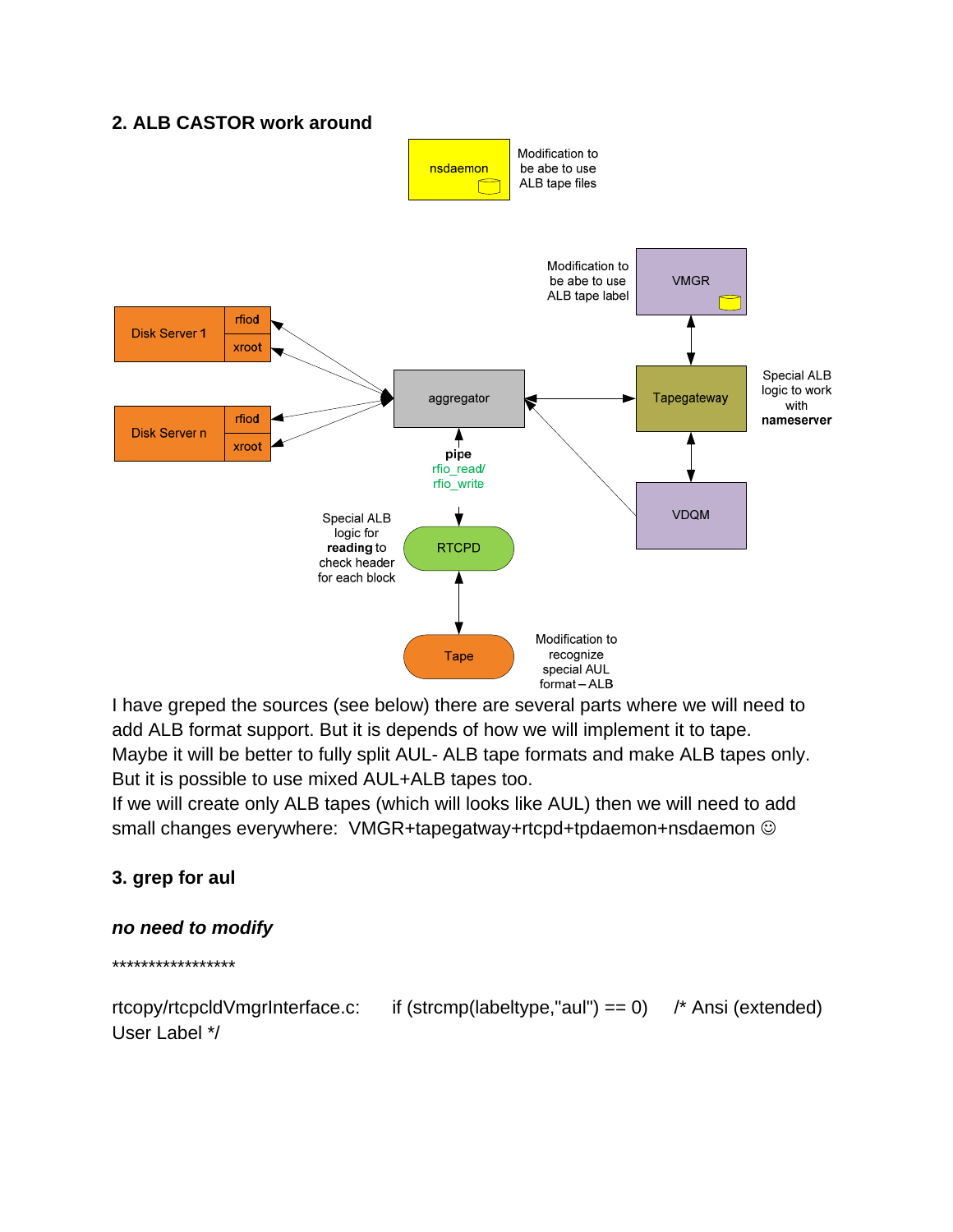### vmgr/vmgr\_procreq.c

\*\*\*\*\*\*\*\*\*\*\*\*\*\*\*\*\*\*\*

int vmgr\_srv\_entertape(magic, req\_data, clienthost, thip)

int vmgr\_srv\_modifytape(magic, req\_data, clienthost, thip)

 $\# \# \#$  grep  $\# \# \#$ 

| vmgr/vmgr_procreq.c: | strcmp (tape.lbltype, "aul") && |
|----------------------|---------------------------------|
| vmgr/vmgr_procreq.c: | strcmp (lbltype, "aul") &&      |

# castor/tape/tapegateway/VmgrTapeGatewayHelper.cpp

castor::stager::Tape\* castor::tape::tapegateway::VmgrTapeGatewayHelper::getTapeForStream

void castor::tape::tapegateway::VmgrTapeGatewayHelper::updateTapeInVmgr

 $\# \# \#$  grep  $\# \# \#$ 

castor/tape/tapegateway/VmgrTapeGatewayHelper.cpp: if (strcmp(label,"aul") == 0) /\* Ansi (extended) User Label \*/

castor/tape/tapegateway/VmgrTapeGatewayHelper.cpp: else if (strcmp(vmgrTapeInfo.lbltype,"aul") == 0) /\* Ansi (extended) User Label \*/

## tape/mounttape.c

\*\*\*\*\*\*\*\*\*\*\*\*\*\*\*\*\*\*\*\*\*\*

int  $main(\text{argc}, \text{argv})$ 

### grep ###

tape/mounttape.c: static char labels[6][4] =  $\{\$ \", "al", "nl", "sl", "blp", "aul"};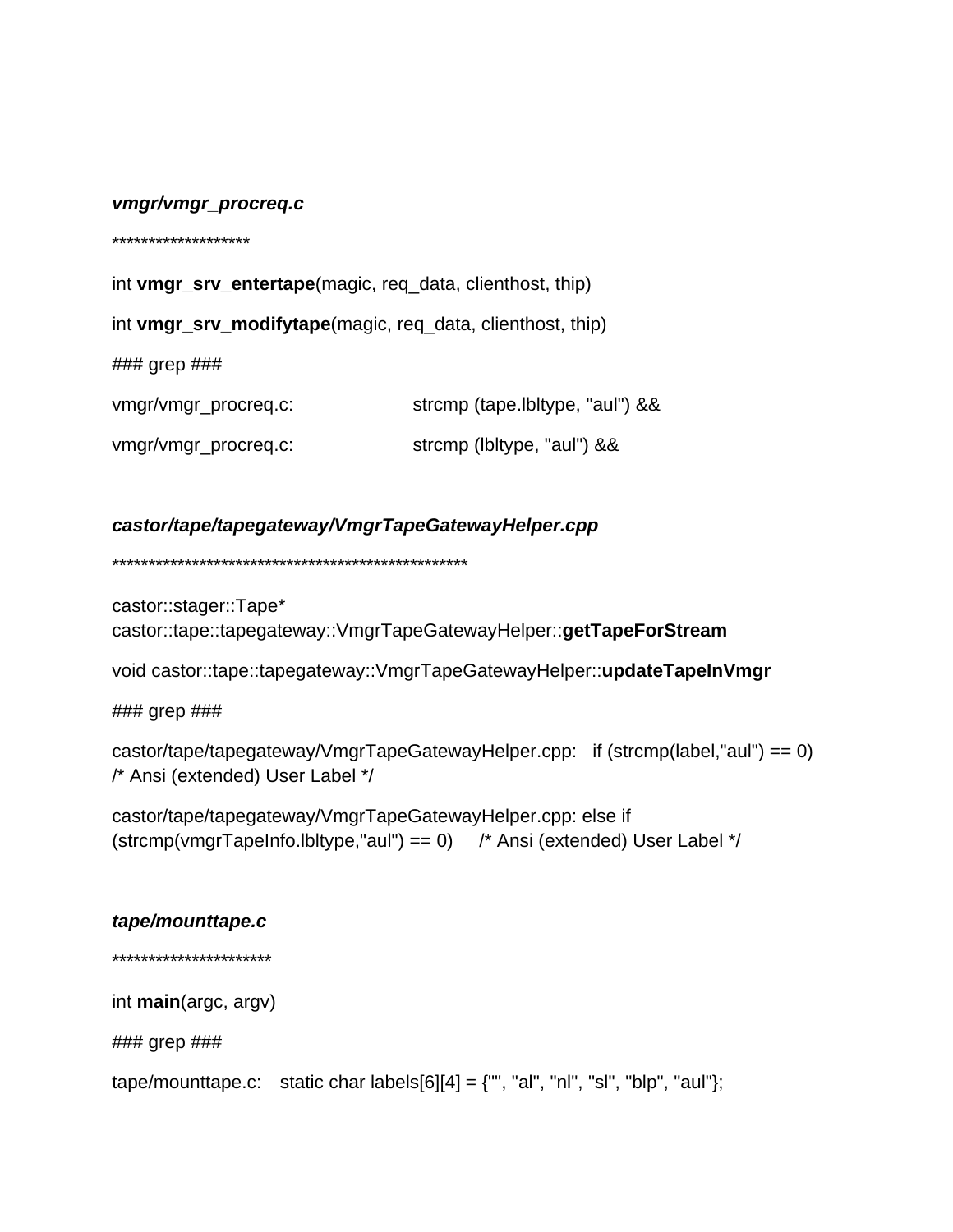| tape/mounttape.c: | if (tplbl == $AL 88$ lblcode == $AUL$ ) tplbl = $AUL$ ; |  |
|-------------------|---------------------------------------------------------|--|
|                   |                                                         |  |

### tape/tpdaemon.c

\*\*\*\*\*\*\*\*\*\*\*\*\*\*\*\*\*\*\*\*

void procmountreq(req\_data, clienthost)

void procstatreq (req\_data, clienthost)

### grep ###

tape/tpdaemon.c: else if (! strcmp (lbltype, "aul")) lblcode = AUL;

tape/tpdaemon.c: static char labels[6][4] =  $\{\{\n^{\prime\prime},\n^{\prime\prime},\n^{\prime\prime},\n^{\prime\prime},\n^{\prime\prime},\n^{\prime\prime}\}$ blp", "aul"};

#### h/Ctape.h:#define AUL  $\overline{\mathbf{5}}$

tape/buildhdrlbl.c

\*\*\*\*\*\*\*\*\*\*\*\*\*\*\*\*\*\*\*\*

int buildhdrlbl(hdr1, hdr2, fid, fsid, fsec, fseq, retentd, recfm, blksize, lrecl, den, lblcode) ### grep ### tape/buildhdrlbl.c: if (lblcode ==  $AL \parallel$  lblcode ==  $AUL$ )

## tape/posovl.c

\*\*\*\*\*\*\*\*\*\*\*\*\*\*\*\*

int main(argc, argv)  $\# \# \#$  grep  $\# \# \#$ if (lblcode == AL || lblcode == AUL || lblcode == SL) { tape/posovl.c: if (lblcode == AL || lblcode == AUL || lblcode == SL) { tape/posovl.c: tape/posovl.c: if (lblcode  $==$  AUL) {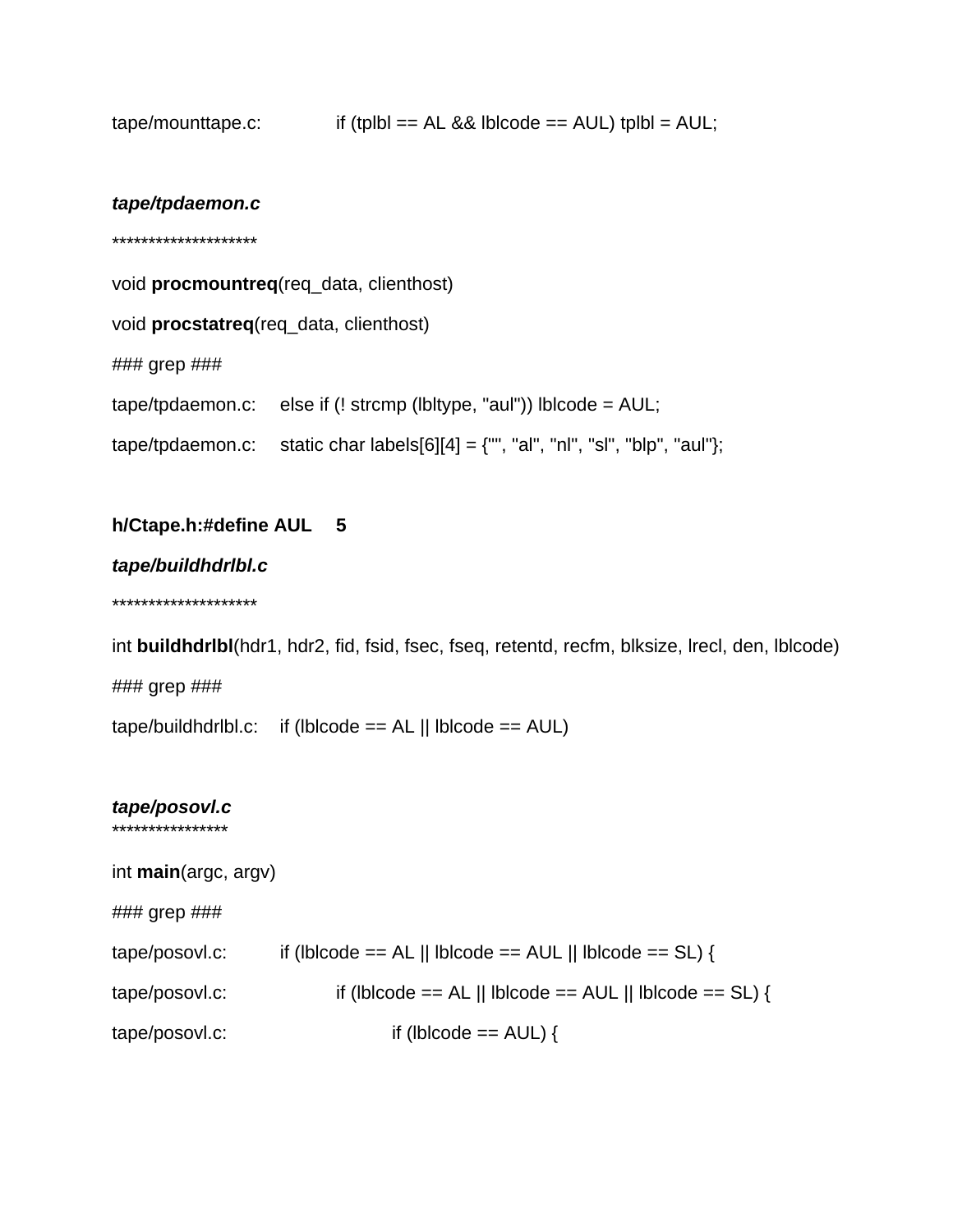# tape/usrlbl.c

\*\*\*\*\*\*\*\*\*\*\*\*\*\*

int wrthdrlbl (tapefd, path) int wrttrllbl (tapefd, path, labelid, nblocks) ### grep ### tape/usrlbl.c: if (dlip->lblcode ==  $AUL$ ) { tape/usrlbl.c: if (dlip->lblcode ==  $AUL$ ) {

### tape/buildvollbl.c

\*\*\*\*\*\*\*\*\*\*\*\*\*\*\*\*\*\*\*\*

| int buildvollbl(vol1, vsn, lblcode, name) |                                                                                         |  |  |  |
|-------------------------------------------|-----------------------------------------------------------------------------------------|--|--|--|
| ### grep ###                              |                                                                                         |  |  |  |
|                                           | $\text{tape/buildvol},$ $\text{t}$ if ( $\text{lblc}$ == AL    $\text{lblcode}$ == AUL) |  |  |  |

## tape/initlabel.c

\*\*\*\*\*\*\*\*\*\*\*\*\*\*\*\*\*\*

int setlabelinfo (path, flags, fseq, vol1, hdr1, hdr2, uhl1)

### grep ###

tape/initlabel.c: if (dlip->lblcode == AL || dlip->lblcode == AUL || dlip->lblcode ==  $SL)$  {

### others

\*\*\*\*\*\*

| test/rtcopy/rtcpcheck.fix.        |                                                                   |  |
|-----------------------------------|-------------------------------------------------------------------|--|
| test/vmgr/testvmgr.c.<br>Label */ | if (strcmp(labeltype,"aul") == 0) $\prime$ * Ansi (extended) User |  |